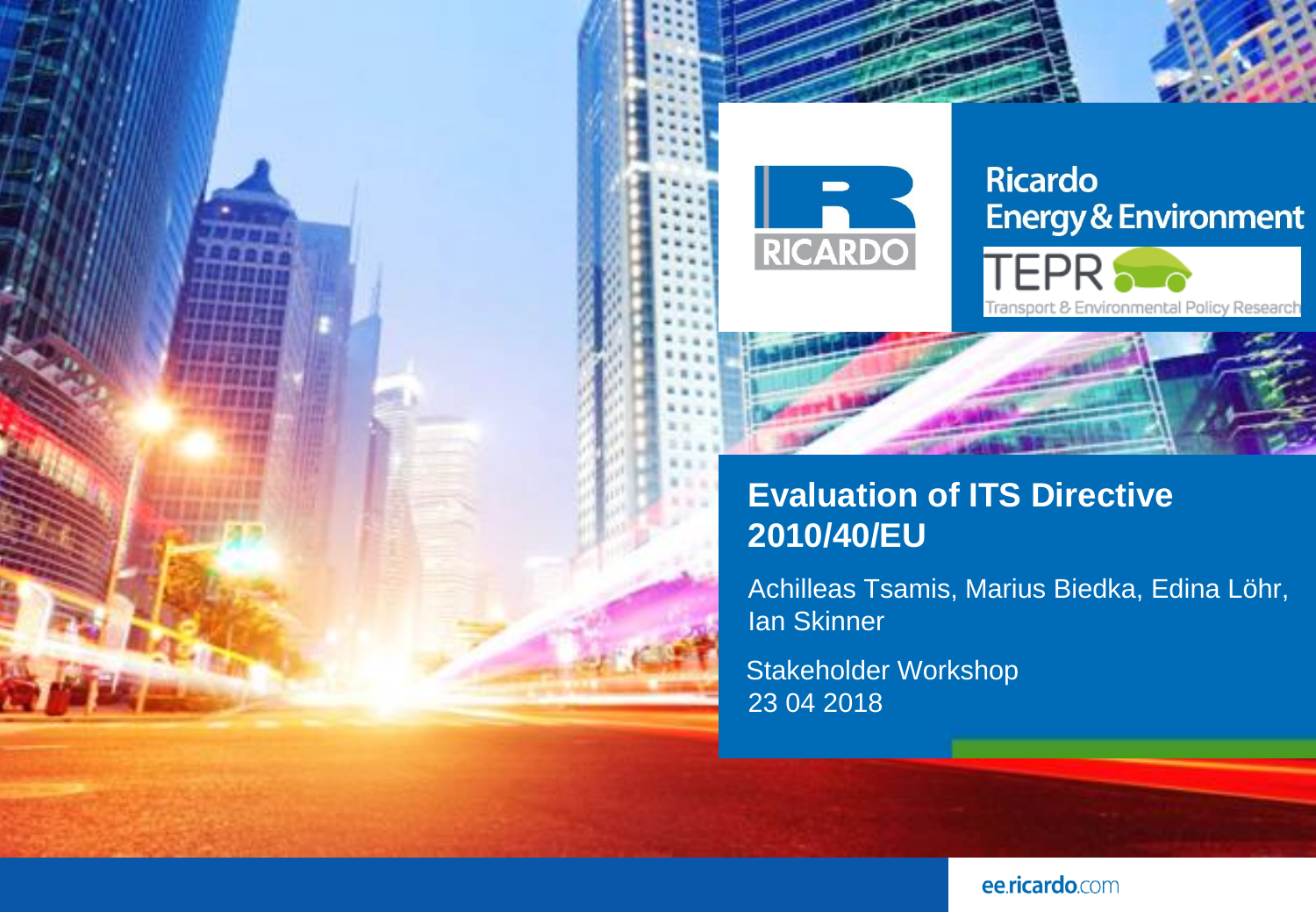

- Recommendations given under the following themes:
	- General recommendations
	- Strengthening the effectiveness
	- Improve reporting and knowledge base
	- Increase coherence
	- Governance structures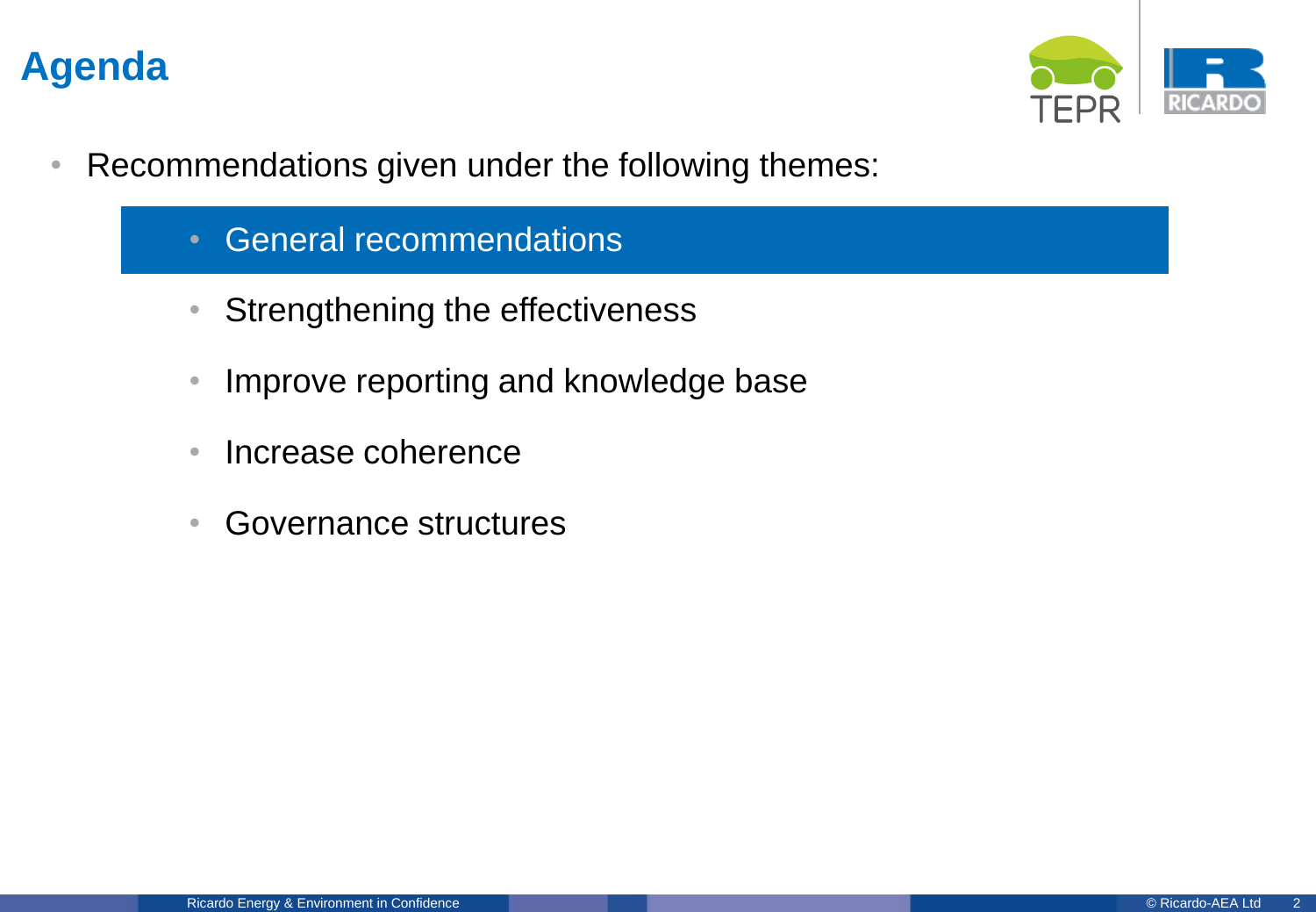

#### General recommendations

- The general objectives of the Directive are still relevant today and the same applies to the Delegated acts.
- Withdrawal from the Directive would be expected to slow down ITS deployment in the future and increase the risk of divergence and fragmentation.

**Recommendation 1** – Maintain the Directive and the Delegated Acts as they are still relevant.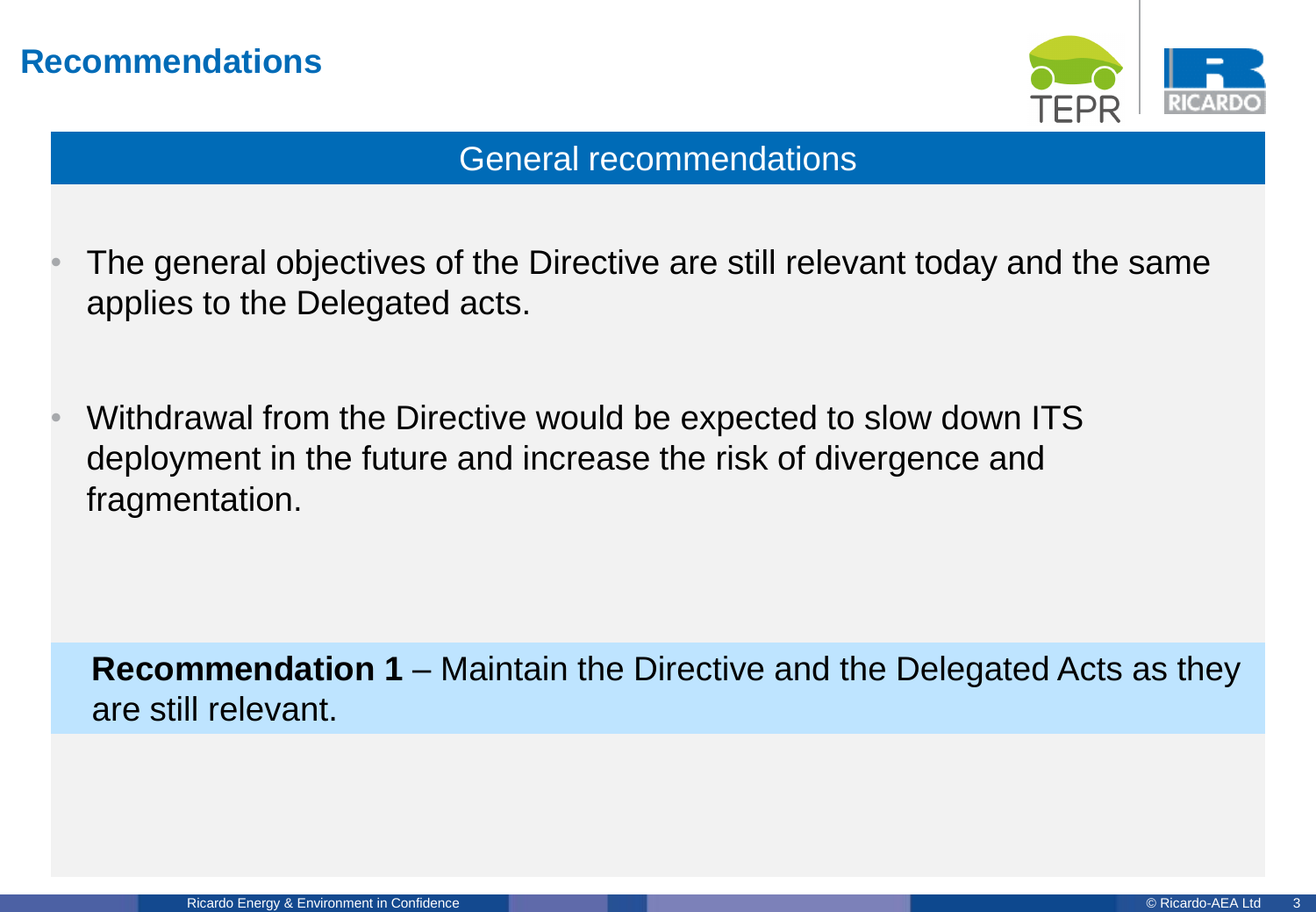

- General recommendations
- Strengthening the effectiveness
- Improve reporting and knowledge base
- Increase coherence
- Governance structures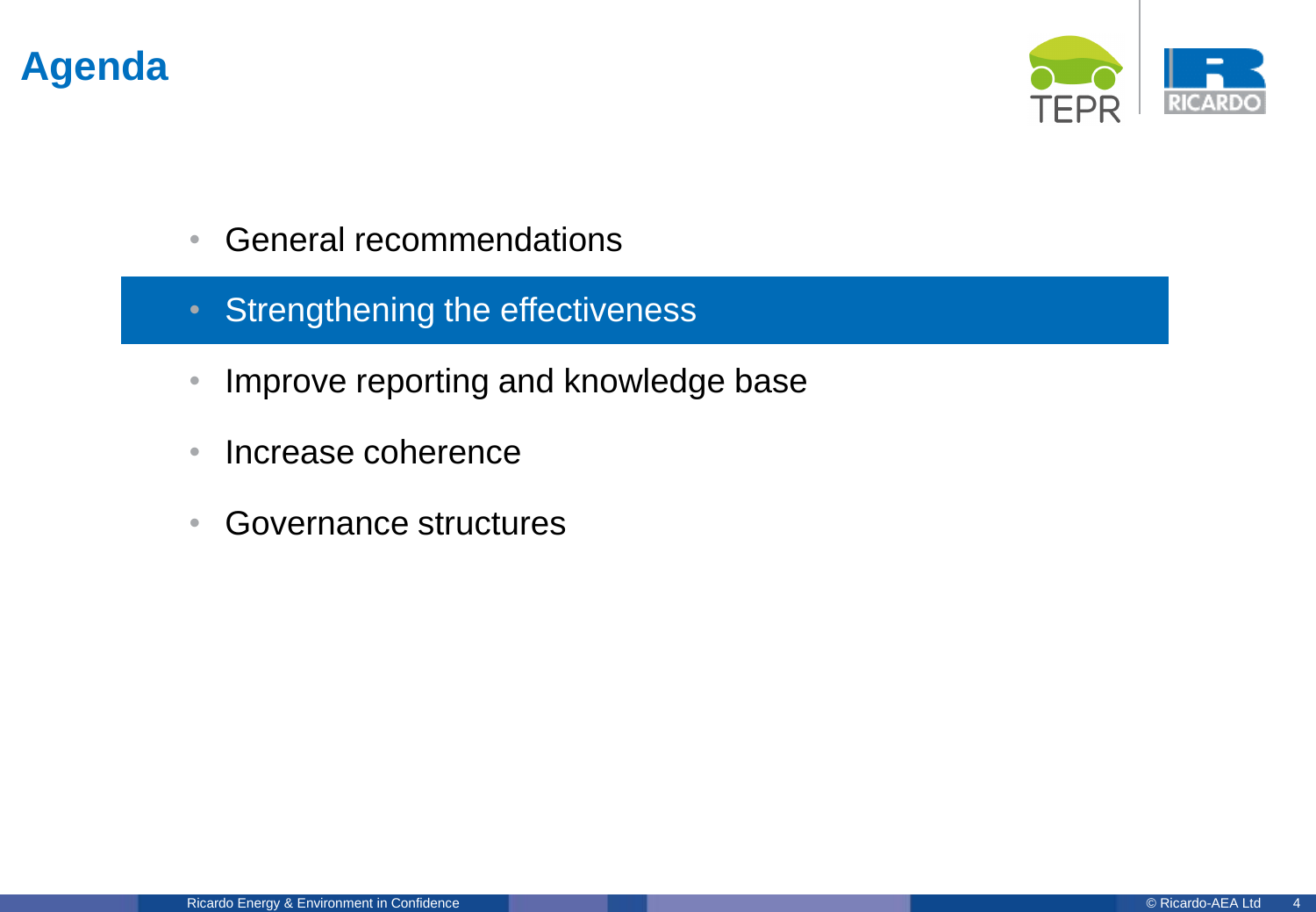

#### *Strengthening the effectiveness of the policy framework*

**Conclusion** - Significant increase in development of ITS infrastructure, but limited deployment of ITS services

- Due to a lack of strong business case and limited financial resources at national level.
- Greater focus on support measures for deployment of services needed.

**Recommendation 2 –** Future support from CEF beyond pilot stage to help demonstrate a business case for broader deployment of cross-border ITS.

**Conclusion** – 10 years since Action Plan was released, so time to review to include developments in technology and emerging needs.

• Analysis shows that mechanisms are working, but too early to see impacts.

**Recommendation 3** – Update Action Plan and create a more comprehensive ITS deployment strategy to complement the Directive.

**Recommendation 4** – Include specific targets for deployment at EU and possibly national level, with timelines.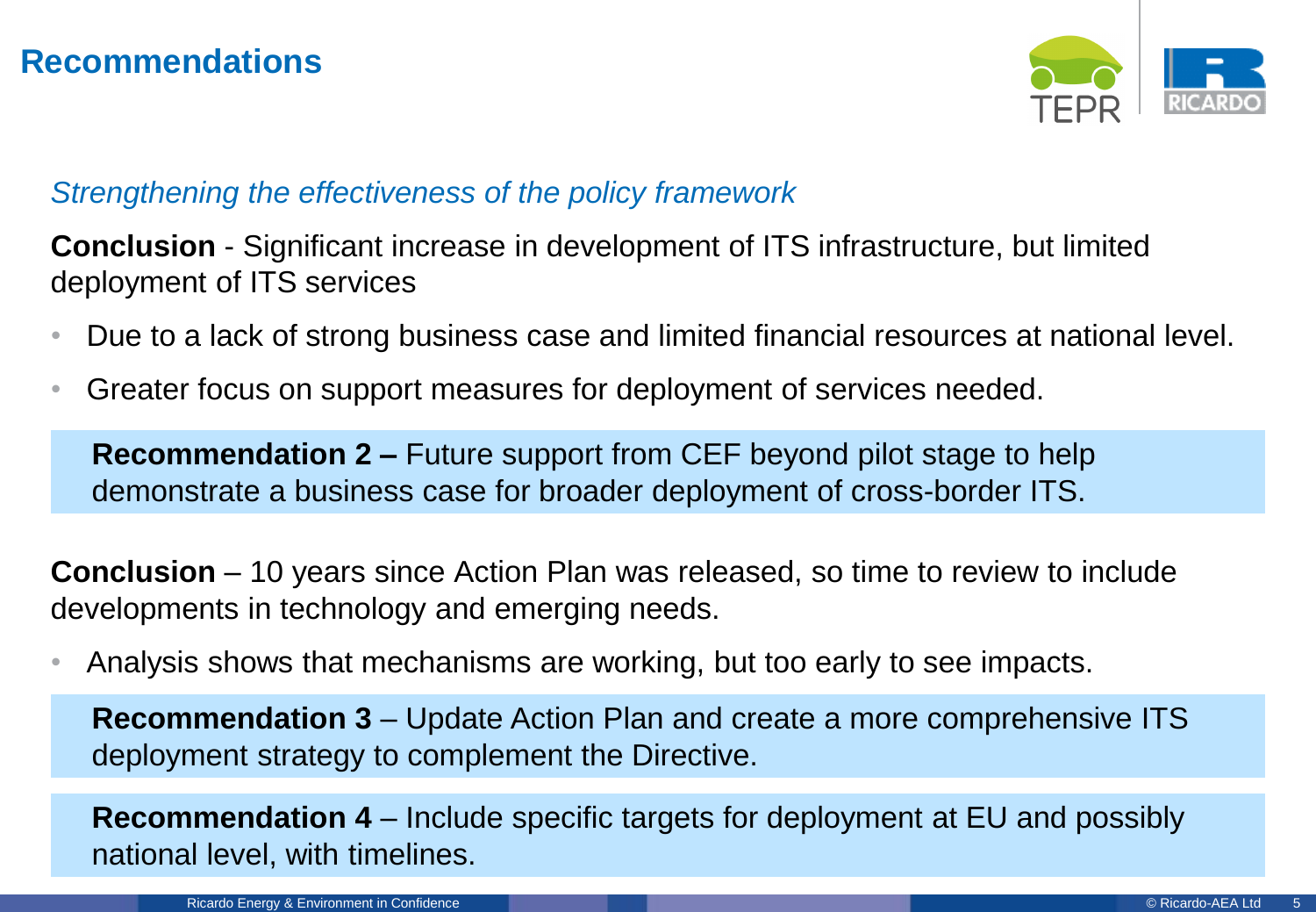

#### *Strengthening the effectiveness of the policy framework*

**Conclusion** – The objectives of the Directive and Action plan provide a framework for subsequent action.

**Recommendation 5** – Add as an explicit objective of the Directive to cover C-ITS

• Include reference to ensuring security, and aim of cooperative, connected and automated mobility

**Recommendation 6** – Add an objective that makes explicit reference to all modes of transport and roads, particularly in urban areas.

- No specific objective refers to all modes currently
- Could underline that ITS should support the delivery of integrated, sustainable, low carbon mobility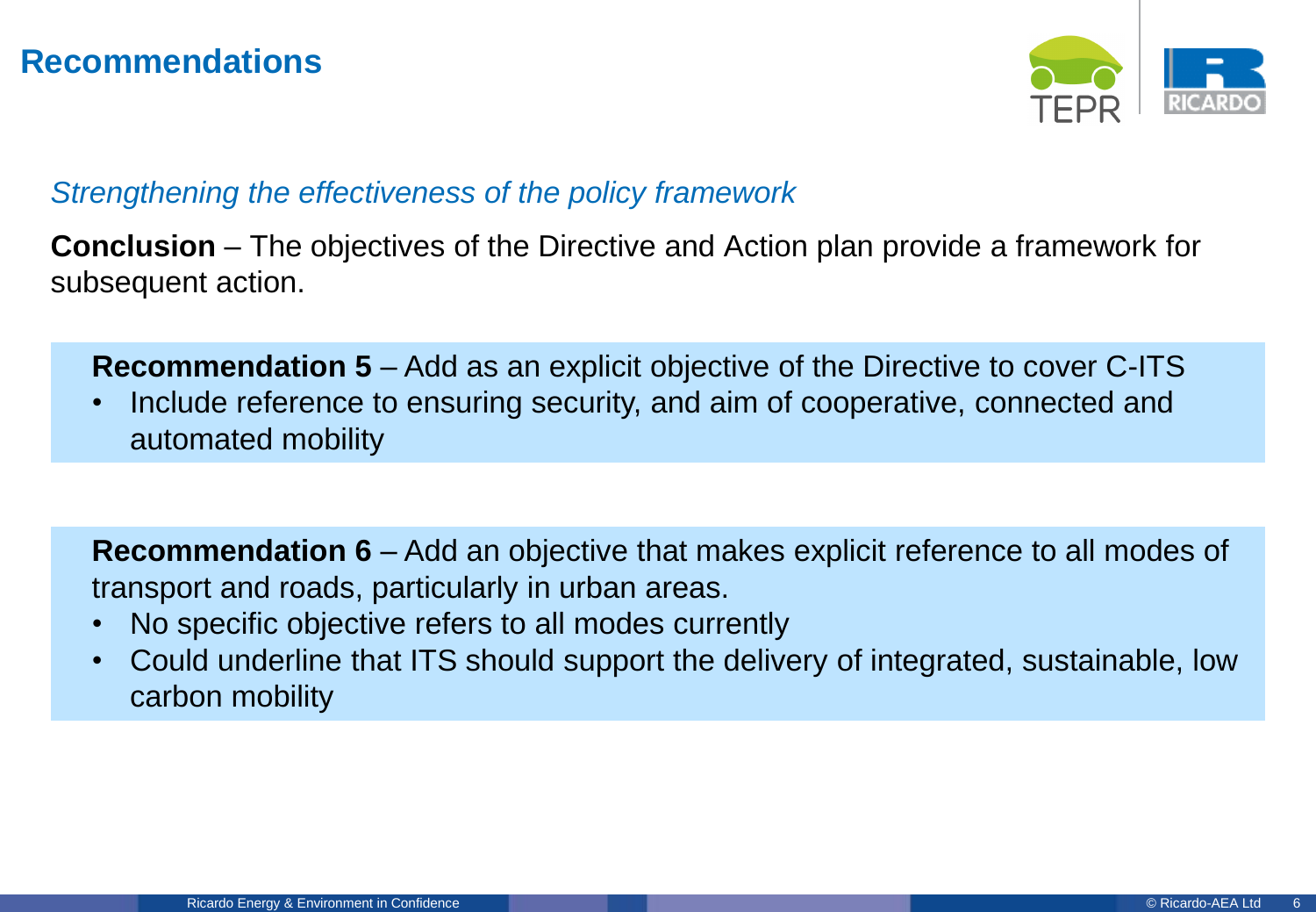

#### *Strengthening the effectiveness of the policy framework*

**Conclusion** – Priority Areas and Actions have led to high levels of deployment in those areas.

• Success is driven by explicit identification of importance, so expanding the scope of priority actions could be valuable.

**Recommendation 7** – Revise scope of existing priority areas/actions, to add support in areas where least progress is made/most support is required to address emerging trends.

**Conclusion** – ITS technology is evolving, and it is important the Directive supports appropriate ITS and addresses relevant issues.

**Recommendation 8** – Consider defining additional priority areas/actions to ensure Directive remains up-to-date, effective and future proof.

• Potential candidates from autonomous vehicles, urban ITS and data protection and security.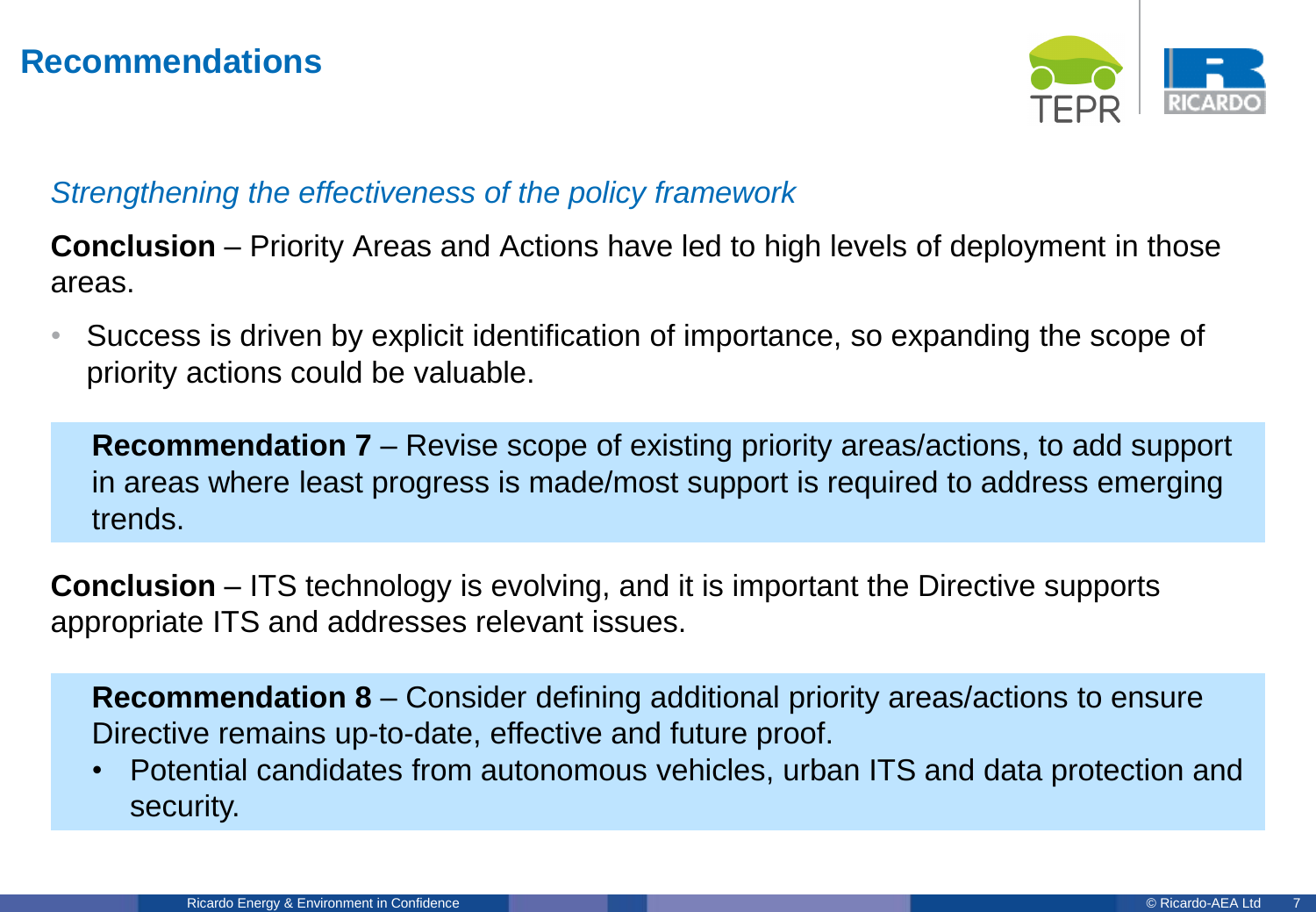

#### *Strengthening the effectiveness of the policy framework*

**Conclusion** – Action at international level through UN ECE and ICO helps reach greater harmonisation and interoperability at global scale.

• EU already has leading role in both organisations.

**Recommendation 9** – Maintain and strengthen role of EU in international bodies, with the objective of ensuring compatibility of solutions internationally.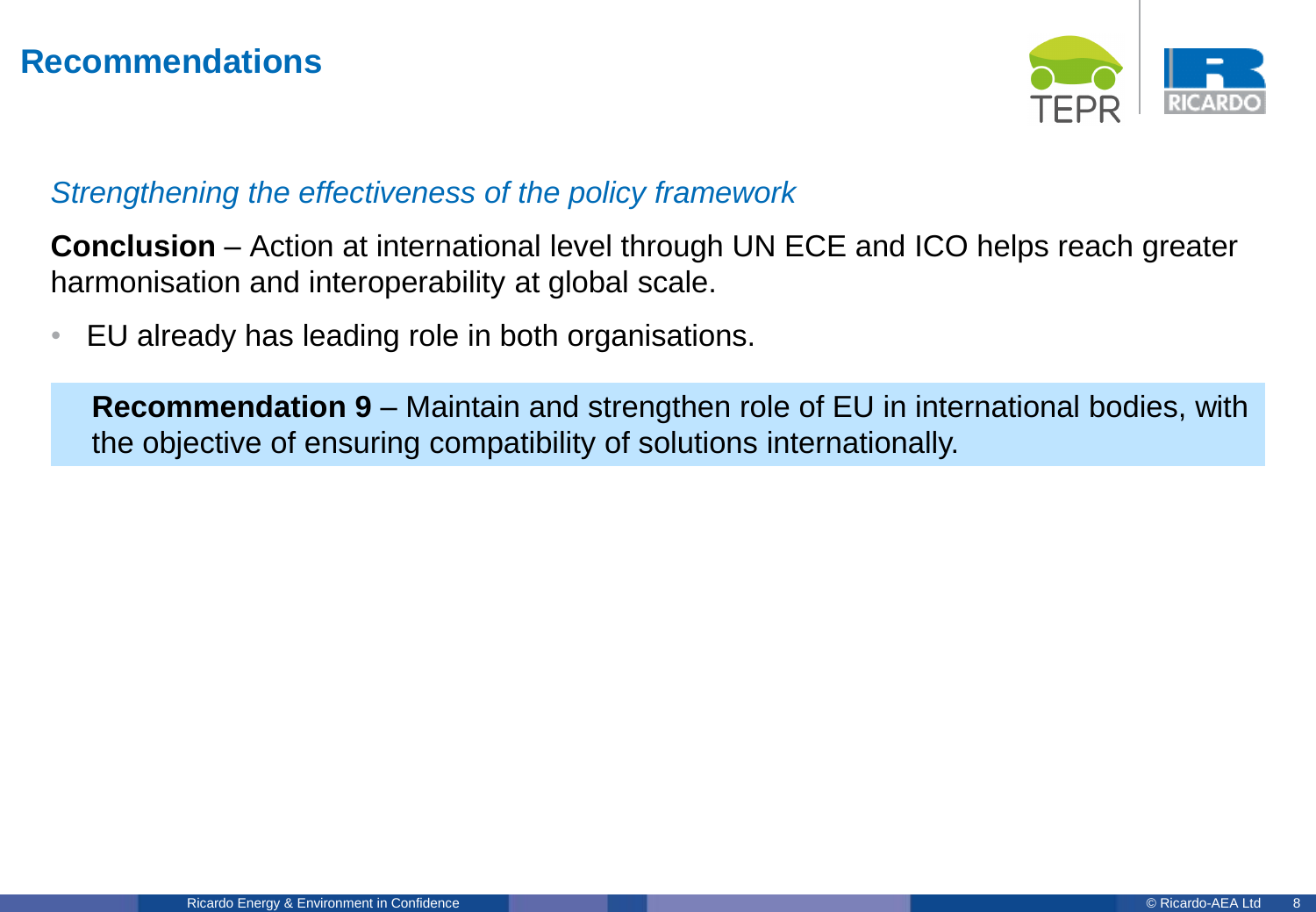

- General recommendations
- Strengthening the effectiveness
- Improve reporting and knowledge base
- Increase coherence
- Governance structures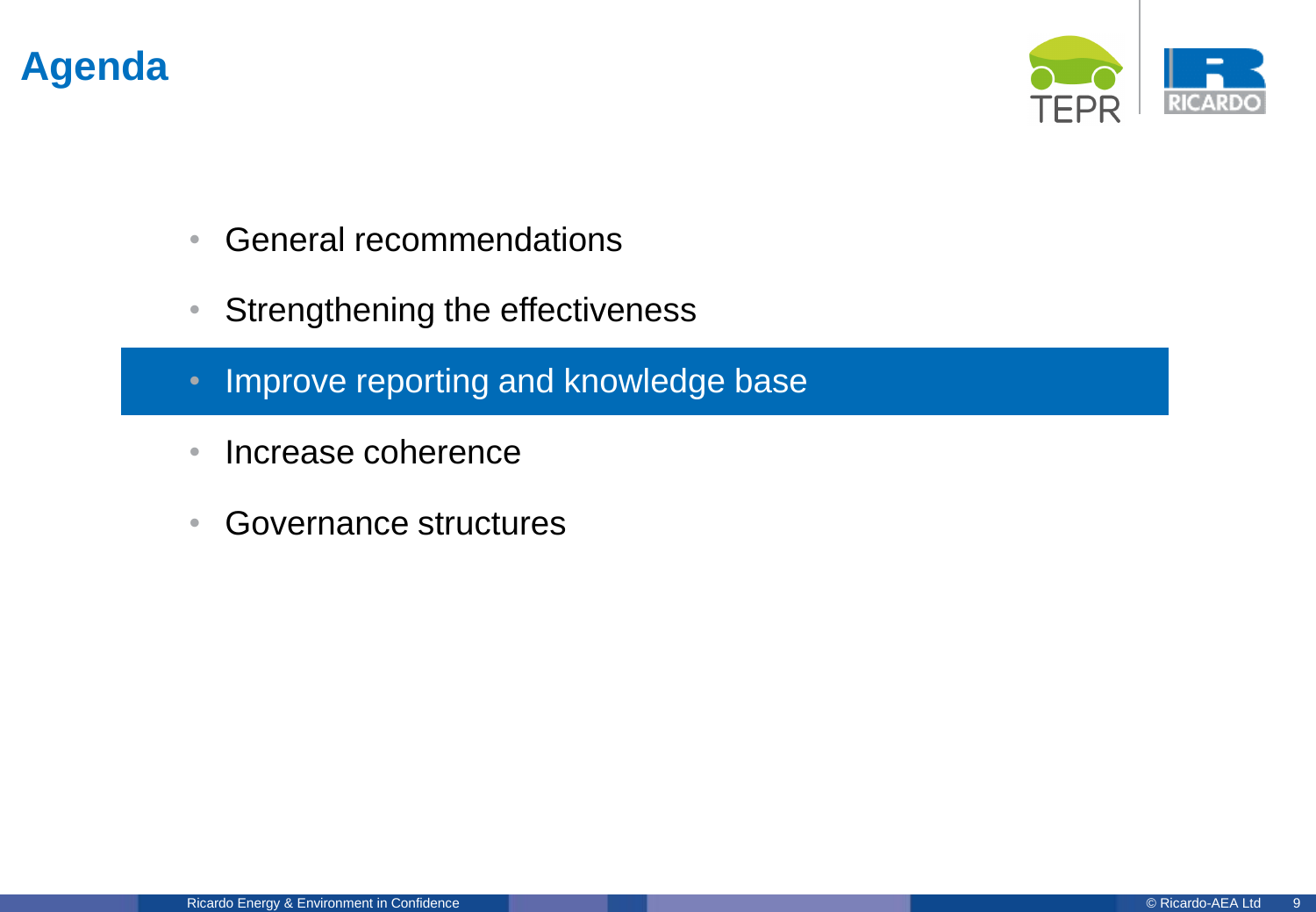

#### *Improve reporting and knowledge base*

**Conclusion** – Analysis of national reports shows Member States struggled to provide KPIs in a consistent and comprehensive way.

**Recommendation 10** – Better guidance on calculating KPIs following a comprehensive discussion on feasibility of data collection required and improvements to methodology.

- i. Deployment KPIs Focus on reporting some key ITS services common across Member States and improved methodology for calculation of nation-wide deployment percentages.
- ii. Benefit KPIs More detailed description of methodology for assessing benefits, complemented with best practices and knowledge sharing activities across Member States.
- iii. Financial KPIs EU level guidance on collecting financial KPIs, potentially using a template which precisely explains the description required.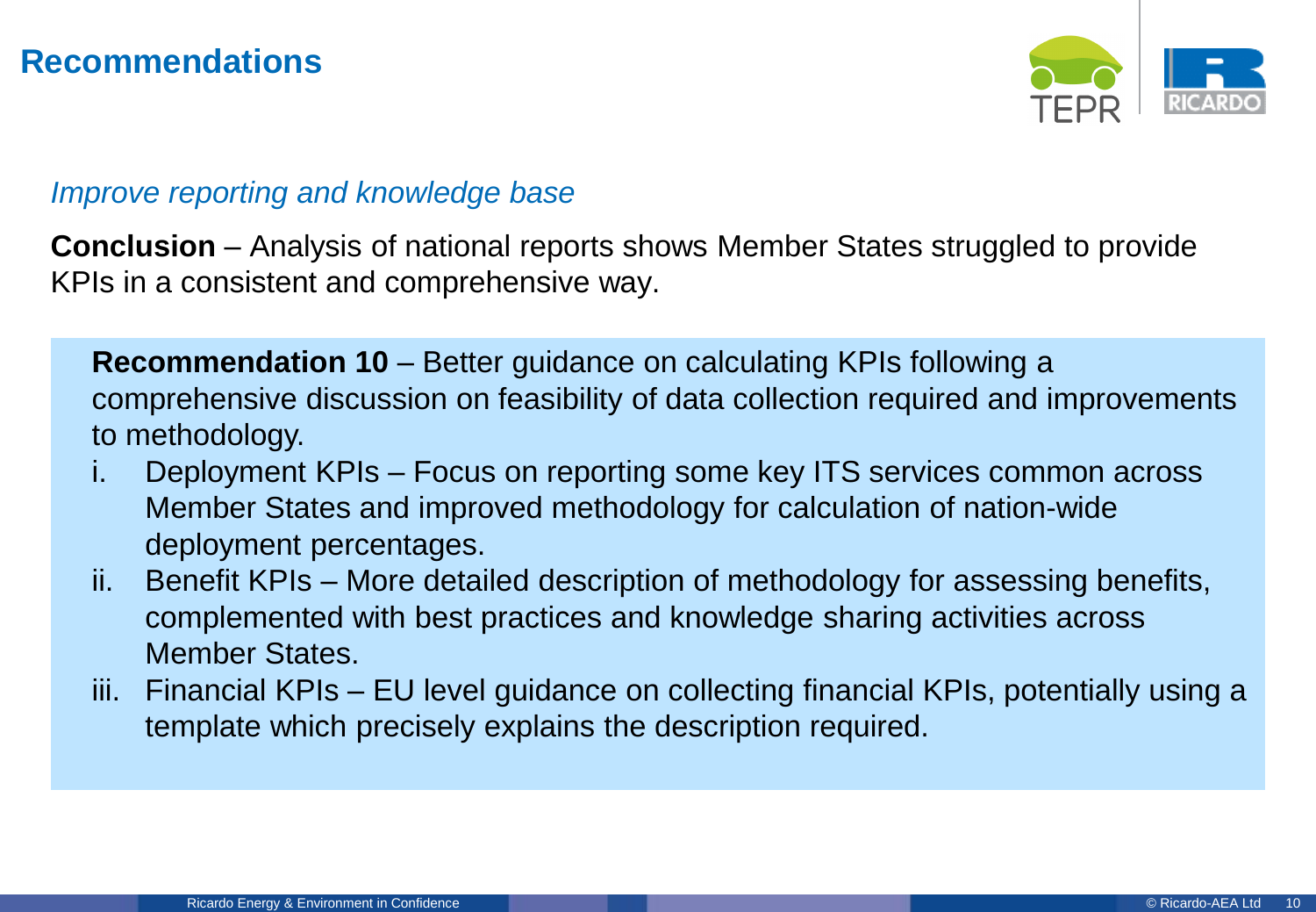

#### *Improve reporting and knowledge base*

**Conclusion** – Use of reporting structure voluntary, so some Member States use their own format.

Makes comparison difficult, and hard to identify gaps.

**Recommendation 11** – Report structure to be mandatory, to improve comparability and help assess completeness and quality of data.

**Recommendation 12** – Network effect of ITS means significant benefits only develop when deployed in large numbers, so benefit KPIs only need to be reported after deployment has picked up.

**Conclusion** – National reports do not clearly explain national ITS strategy, relevant priorities and progress made.

**Recommendation 13** – Include a section on national strategy to inform EU-level strategy.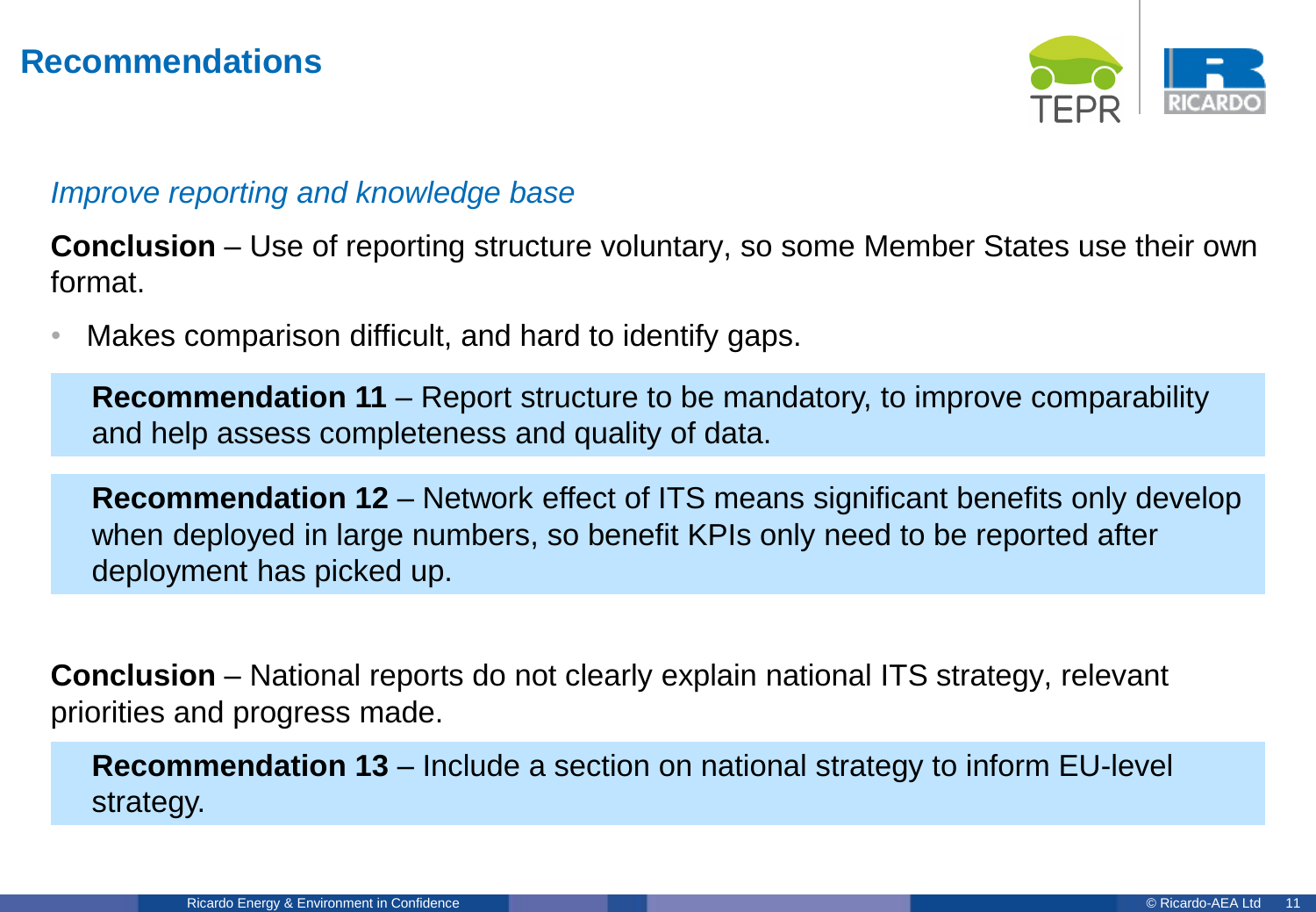

#### *Improve reporting and knowledge base*

**Conclusion** – Reporting on the Directive and Delegated Acts are not aligned, with different frequencies and deadlines.

• This increases administrative burden, and streamlining would minimise costs.

**Recommendation 14** – Streamlining the reporting process for Directive and Delegated Acts.

• One option would be to align report timings for all priority actions, so Member States could report in one annual report with the same structure.

**Conclusion** – Limited visibility of activities performed by national authorities, despite national reports.

• Reports are often long and not user friendly, so useful information is lost.

**Recommendation 15** – Develop a dedicated website to present progress made by priority area, possibly through ITS Observatory or TRIMIS.

**Recommendation 16** – Once reporting on KPIs is streamlined, a scoreboard on deployment statistics can be developed.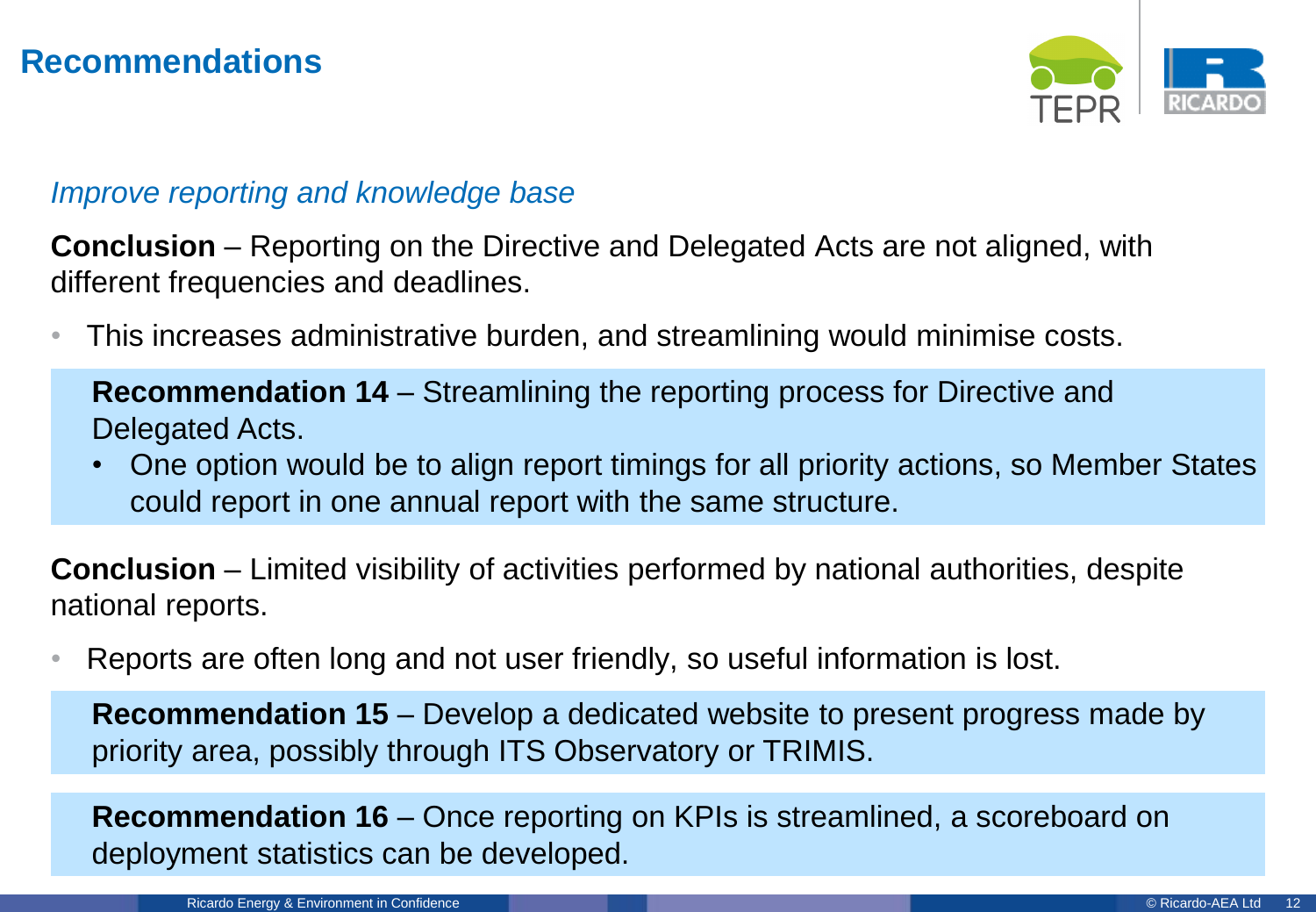

#### *Improve reporting and knowledge base*

**Conclusion** – Limited information on cost for development of ITS, that could be brought together in systemic and comprehensive manner.

• Relevant information in support studies for Delegated Acts, and through EU funded projects.

**Recommendation 17** – Development of portal similar to the U.S. DOT ITS Knowledge Resources portal, where datasets on costs and benefits are consolidated.

• Cost-benefit analysis for such a portal would be needed, and possibility of integration with existing information portals.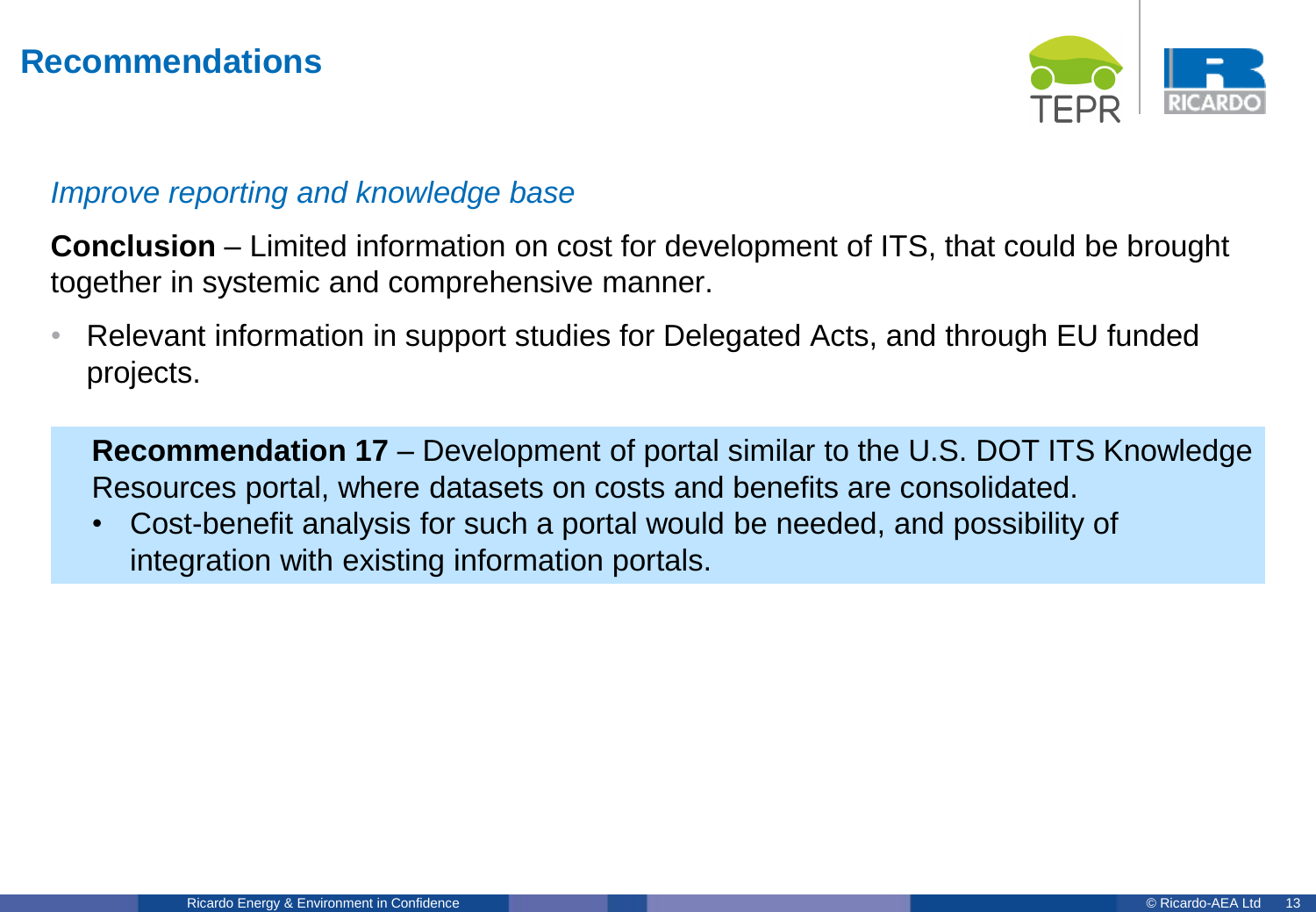

- General recommendations
- Strengthening the effectiveness
- Improve reporting and knowledge base
- Governance structures
- Increase coherence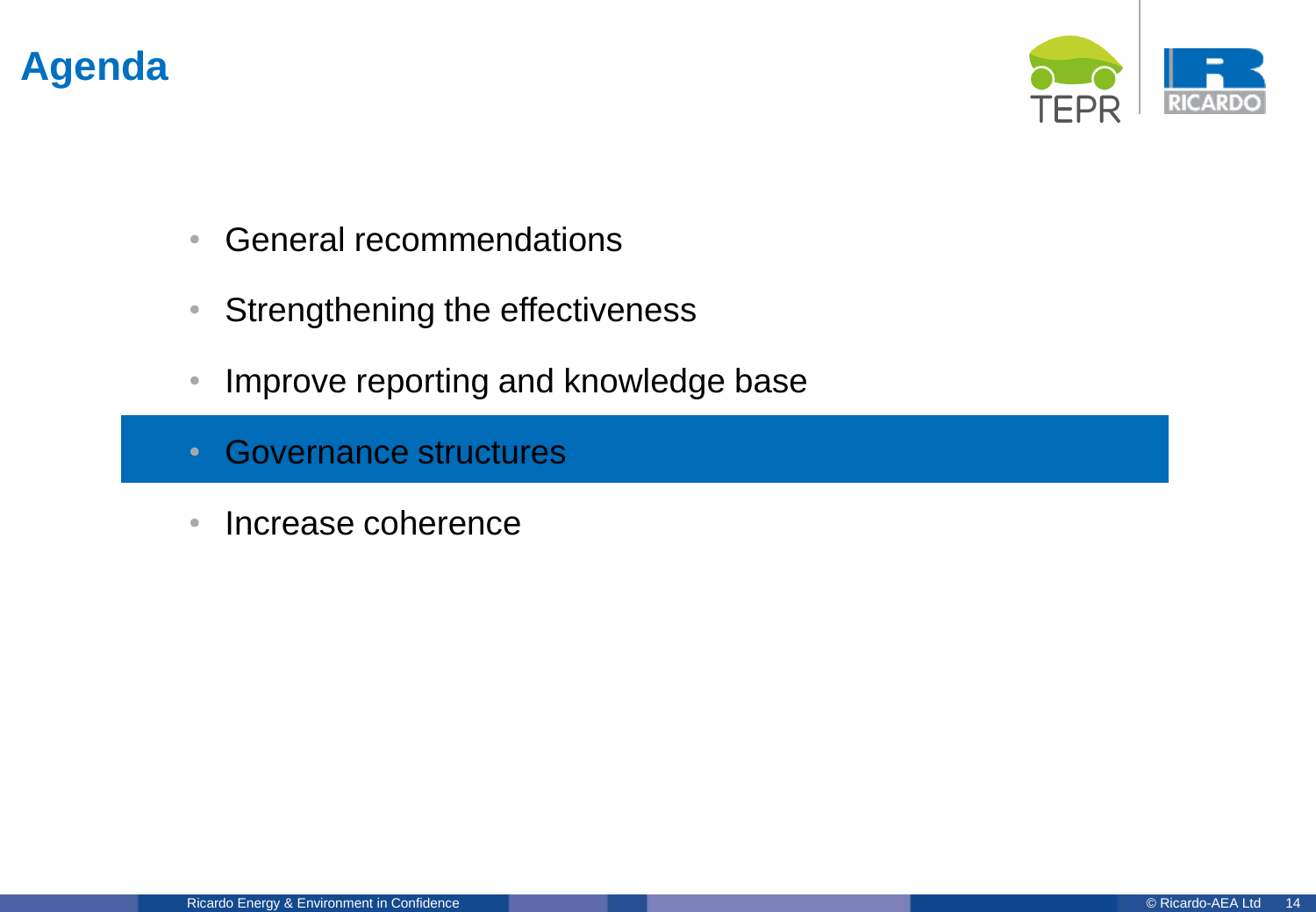

#### *Governance structures*

**Conclusion** – ITS Committee has fulfilled function as mechanism for cooperation and coordination among Member States.

- However, not as clear for ITS Advisory Group, which some consider as a tool to inform industry of planned activities, rather than providing guidance.
- Friends of ITS informal meetings intended to encourage cooperation, but not clear if this has been effective.

**Recommendation 18** – Revamp ITS Advisory Group with more clear definition of intended role, and possible increased role in definition of objectives and priorities.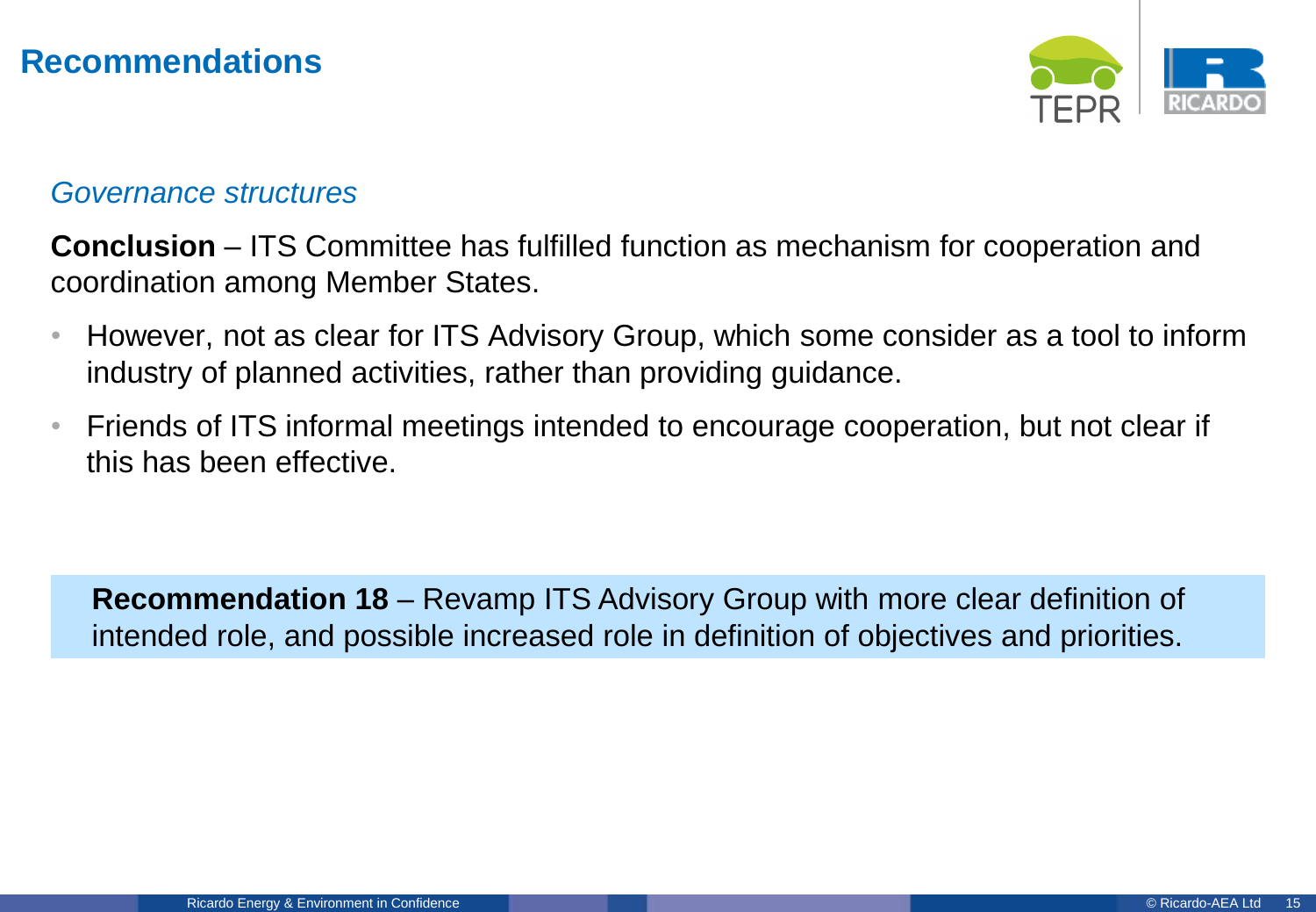

- General recommendations
- Strengthening the effectiveness
- Improve reporting and knowledge base
- Governance structures
- Increase coherence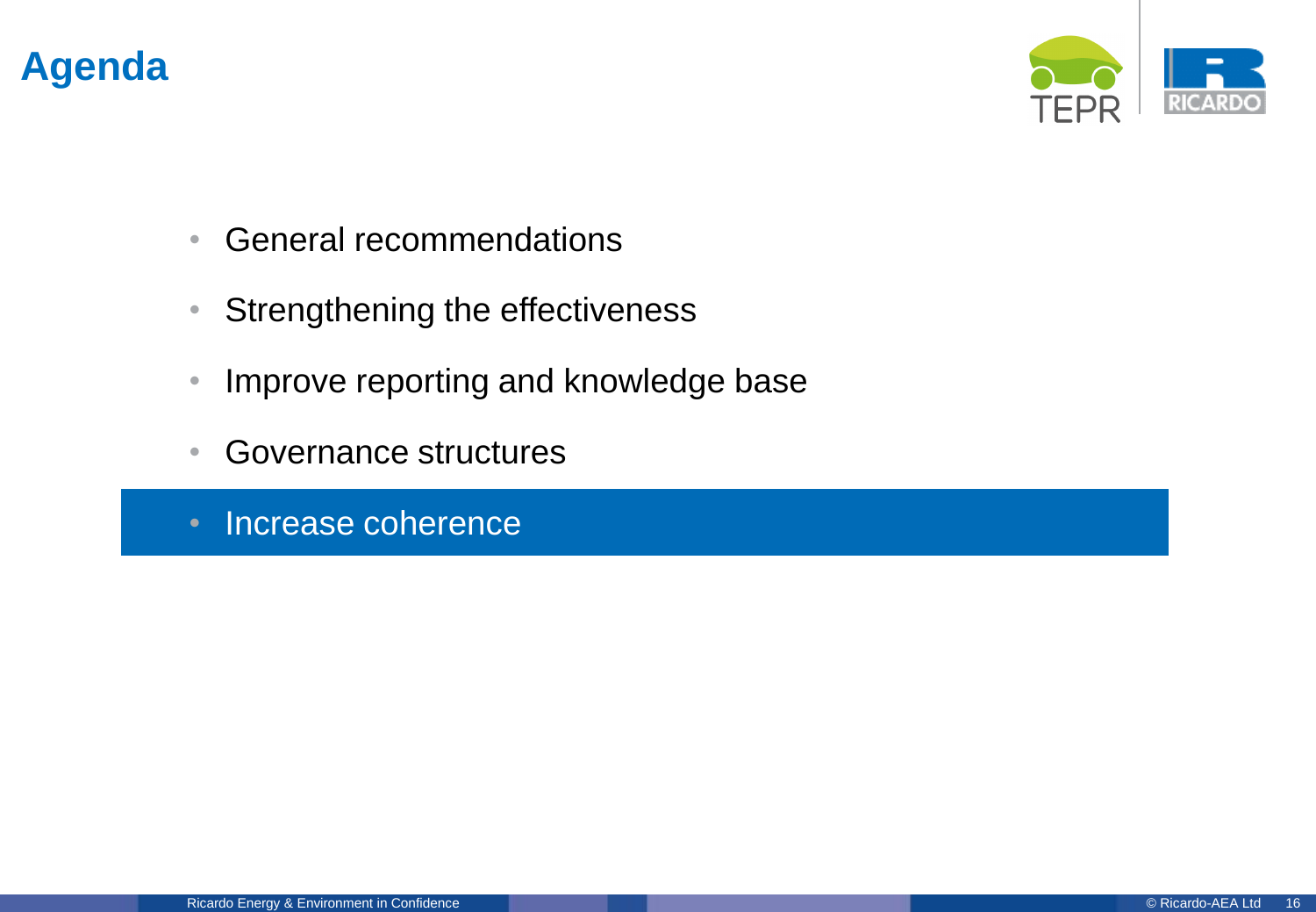

#### *Increase coherence*

**Conclusion** – No specific issues, with strategic EU policy documents evolving in their references to ITS and C-ITS.

**Recommendation 19** – Review of General Vehicle Safety Regulation to identify if there is an argument for mandatory inclusion of C-ITS applications in new vehicles.

**Recommendation 20** – Consider amending roadworthiness testing Directive to ensure assessment of ITS applications during periodic test.

**Recommendation 21** – Review implications of GDPR and e-privacy Regulation for C-ITS.

**Recommendation 22** – Use of other instruments to increase demand for ITS, such as public procurement.

• Include relevant ITS criteria in procurement processes for road transport.

**Recommendation 23** – Use common definitions across Directive and Delegated Acts to improve clarity and consistency.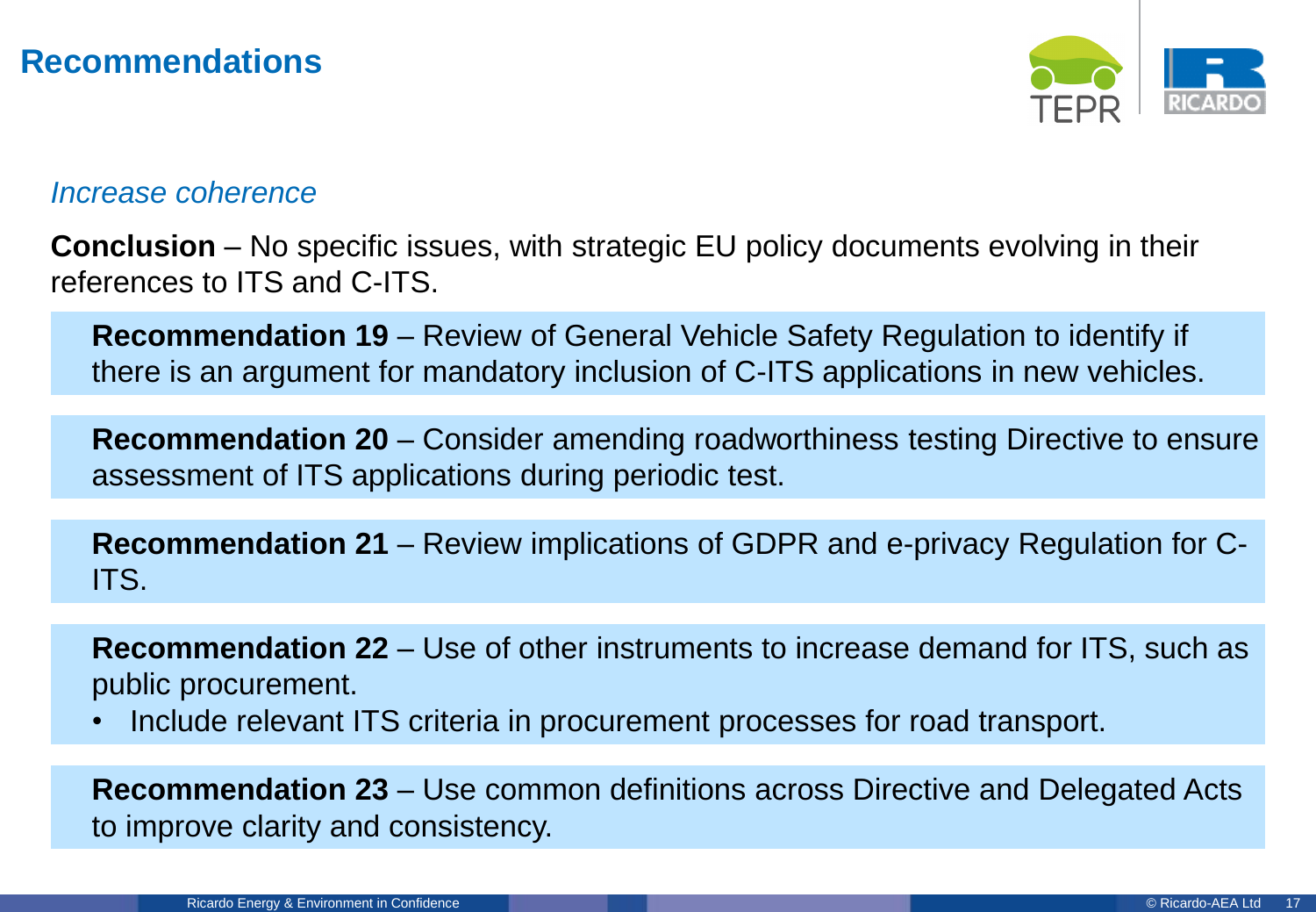

# **Questions/Comments?**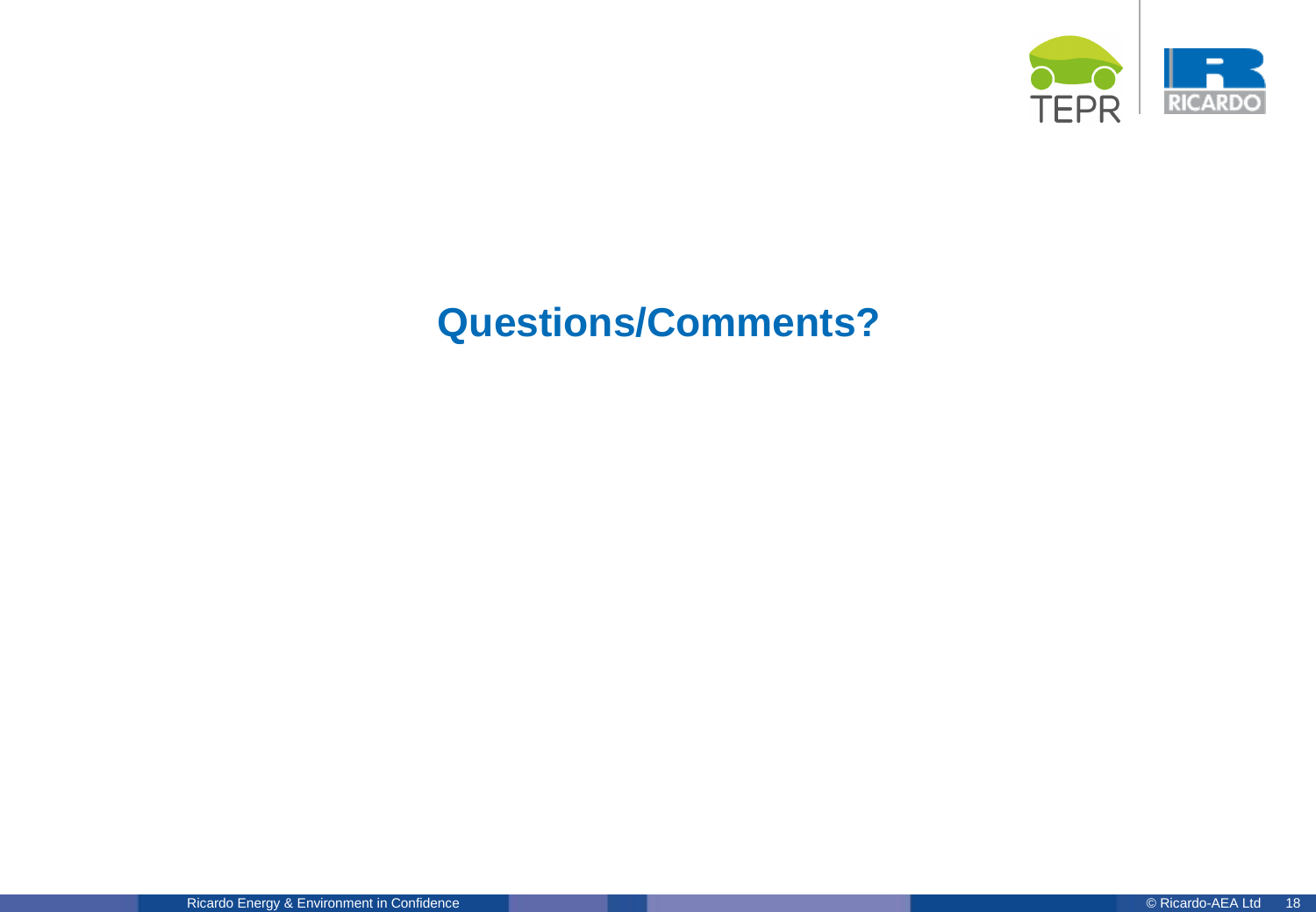## **Next steps**



Today's workshop • Written feedback to the analysis/findings to be provided by  $4<sup>th</sup>$ of May

Remainder of project

- Study team is available for further discussion if stakeholders are interested
	- $-$  Interviews to be conducted by 4<sup>th</sup> of May
	- Further questions to: [ITS.evaluation@ricardo.com](mailto:ITS.evaluation@ricardo.com)